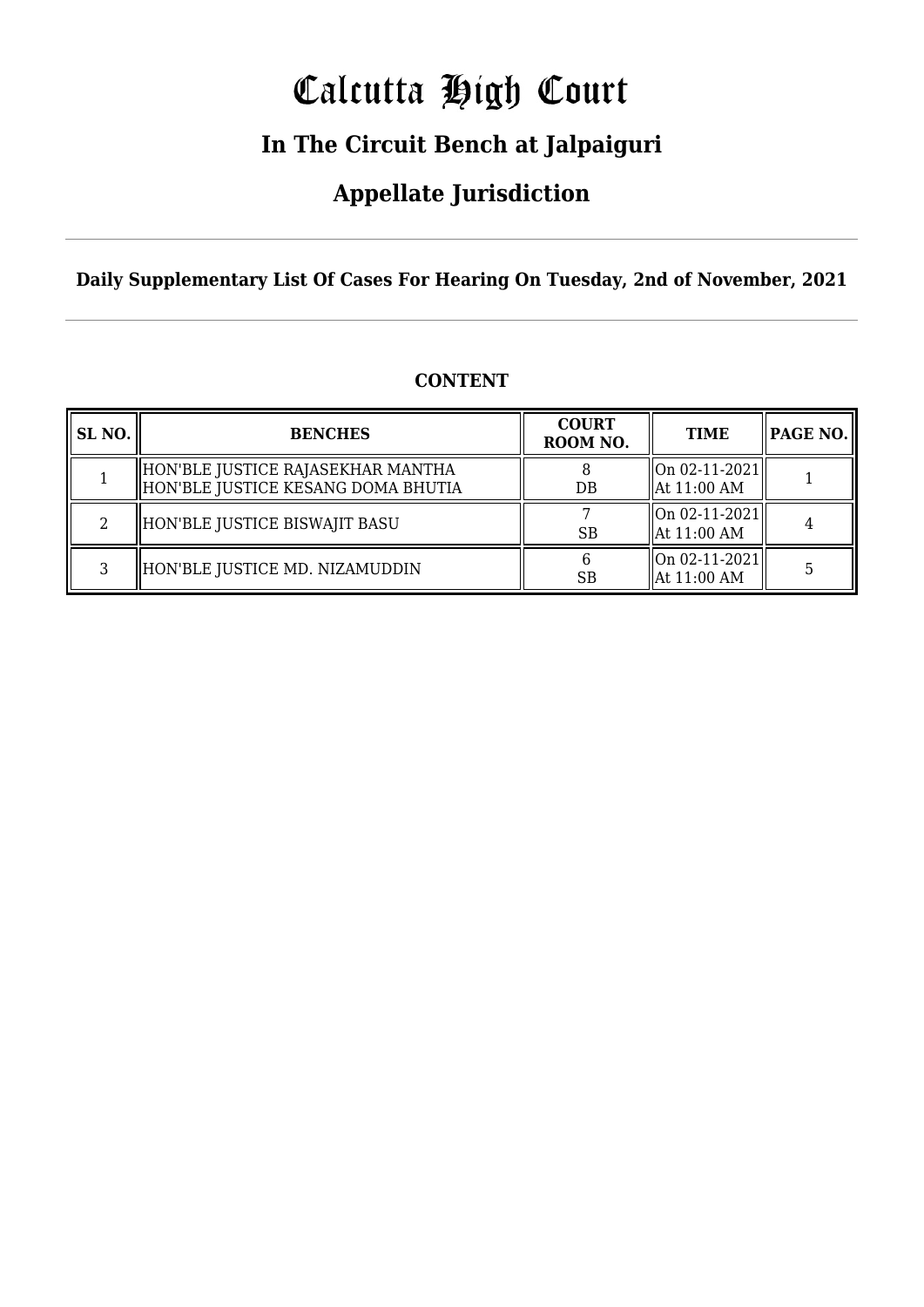

## Calcutta High Court

**In The Circuit Bench at Jalpaiguri**

### **Appellate Side**

**DAILY CAUSELIST For Tuesday The 2nd November 2021**

**COURT NO. 8**

**DIVISION BENCH (DB)**

**AT 11:00 AM**

#### **HON'BLE JUSTICE RAJASEKHAR MANTHA HON'BLE JUSTICE KESANG DOMA BHUTIA (VIA VIDEO CONFERENCE)**

**FROM PRINCIPAL BENCH**

#### **(VACATION BENCH)**

#### **APPLICATION FOR BAIL**

| 1              | CRM/1034/2021 | <b>ANIL BARMAN</b><br><b>VS</b><br>State of West Bengal   | <b>HILLOL SAHA</b><br><b>PODDAR</b> |
|----------------|---------------|-----------------------------------------------------------|-------------------------------------|
| $\overline{2}$ | CRM/1035/2021 | <b>DULAL SARKAR AND ANR</b><br>VS<br>State of West Bengal | <b>SOFIA NESAR</b>                  |
| 3              | CRM/1036/2021 | <b>SANATAN ROY AND ANR</b><br>VS.<br>State of West Bengal | HILLOL SAHAHA<br><b>PODDAR</b>      |
| 4              | CRM/1038/2021 | <b>ISMAIL PRAMANIK</b><br>VS<br>State of West Bengal      | <b>DEBASISH</b><br>MUKHOPADHYAY     |
| 5              | CRM/1039/2021 | MANJOY MANDAL<br><b>VS</b><br>State of West Bengal        | <b>JEENIA RUDRA</b>                 |
| 6              | CRM/1040/2021 | <b>SUKUMAR ROY</b><br><b>VS</b><br>State of West Bengal   | <b>JEENIA RUDRA</b>                 |
| 7              | CRM/1041/2021 | SADHAN BAIRAGI<br><b>VS</b><br>State of West Bengal       | <b>JEENIA RUDRA</b>                 |
| 8              | CRM/1042/2021 | <b>ASRAFUL ALAM</b><br><b>VS</b><br>State of West Bengal  | MADHUSHRI DUTTA                     |
| 9              | CRM/1044/2021 | <b>BIKRAM DAS</b><br><b>VS</b><br>State of West Bengal    | <b>JEENIA RUDRA</b>                 |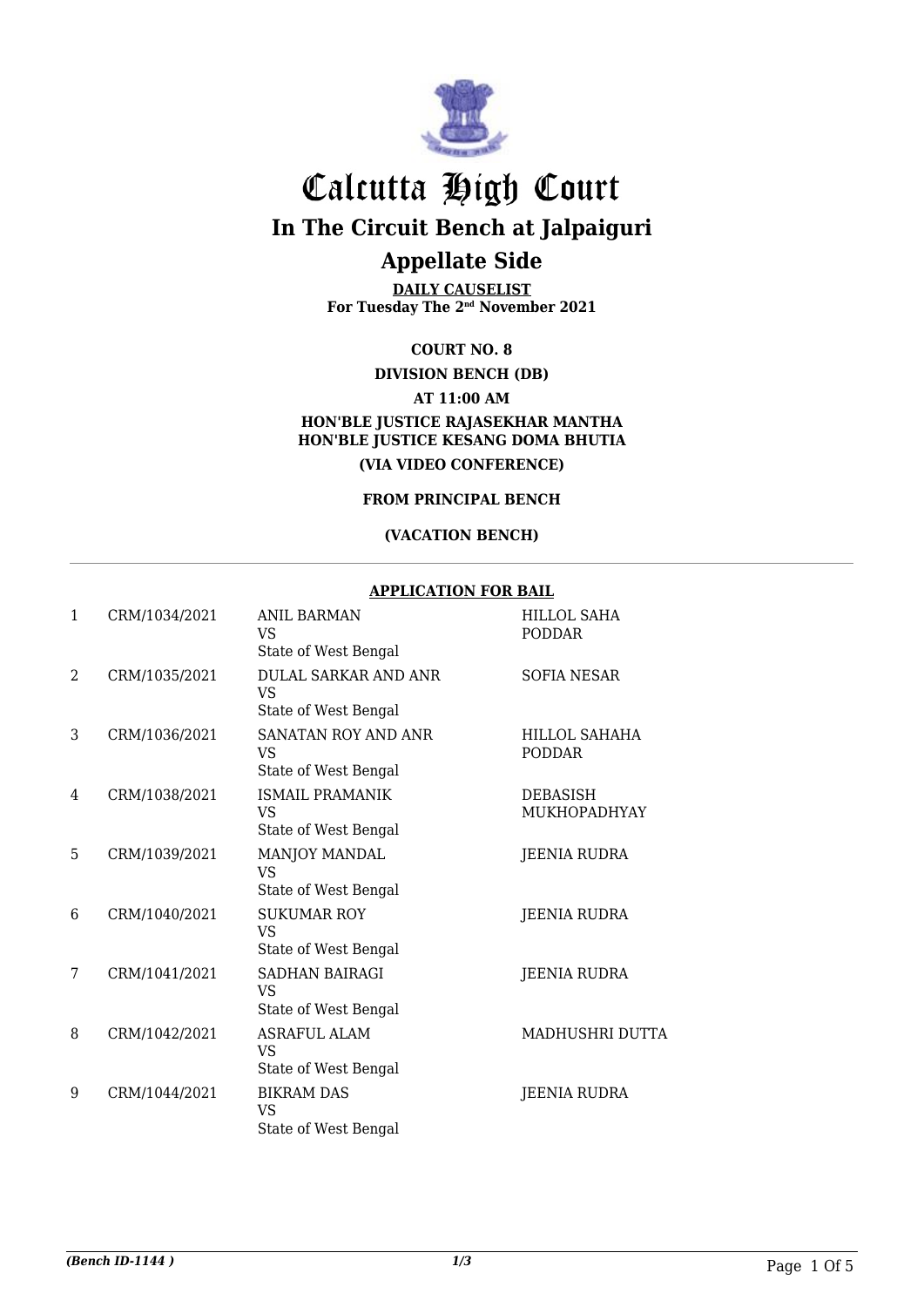#### *DAILY CAUSELIST COURT NO 8-FOR TUESDAY THE 2ND NOVEMBER 2021 HIGH COURT OF CALCUTTA - 2 -*

| 10 | CRM/1048/2021 | OSMAN ALI@MD OSMAN ALI<br><b>VS</b><br>State of West Bengal                                  | JEENIA RUDRA                 |
|----|---------------|----------------------------------------------------------------------------------------------|------------------------------|
| 11 | CRM/1053/2021 | RANJAN BARMAN<br>VS<br>State of West Bengal                                                  | <b>SUDIP GUHA</b>            |
| 12 | CRM/1055/2021 | <b>CHOTTON ROY</b><br><b>VS</b><br>State of West Bengal                                      | <b>JEENIA RUDRA</b>          |
| 13 | CRM/1056/2021 | DILDAR ALAM@JULFIKAR<br>ALAM@JULU<br><b>VS</b>                                               | <b>JEENIA RUDRA</b>          |
|    |               | State of West Bengal                                                                         |                              |
| 14 | CRM/1057/2021 | SISHU GOPAL ROY<br><b>VS</b>                                                                 | MADHUSHRI DUTTA              |
|    |               | State of West Bengal                                                                         |                              |
|    |               | <b>APPLICATION FOR ANTICIPATORY BAIL</b>                                                     |                              |
| 15 | CRM/1033/2021 | ATAUR RAHAMAN AND ORS<br>VS<br>State of West Bengal                                          | HILLOL SAHA<br><b>PODDAR</b> |
| 16 | CRM/1037/2021 | SUBRATA SEN@PAPON SEN<br><b>VS</b><br>State of West Bengal                                   | <b>SANTANU MAJI</b>          |
| 17 |               |                                                                                              |                              |
|    | CRM/1043/2021 | PRASENJIT ROY<br>VS<br>State of West Bengal                                                  | MADHUSHRI DUTTA              |
| 18 | CRM/1045/2021 | <b>BADAL SARKAR AND ORS</b><br><b>VS</b>                                                     | JEENIA RUDRA                 |
|    |               | State of West Bengal                                                                         |                              |
| 19 | CRM/1046/2021 | <b>BABLU ROY</b><br><b>VS</b><br>State of West Bengal                                        | <b>JEENIA RUDRA</b>          |
| 20 | CRM/1047/2021 | <b>ANKUR SARKAR</b>                                                                          | <b>ARNAB SAHA</b>            |
|    |               | VS<br>State of West Bengal                                                                   |                              |
| 21 | CRM/1049/2021 | AJOY ROY@AJAY ROY@BURA<br>VS                                                                 | <b>ARNAB SAHA</b>            |
|    |               | State of West Bengal                                                                         |                              |
| 22 | CRM/1050/2021 | <b>DHARMENDRA</b><br>RAVA@SENDRA@MENDRA@RAVA<br>AND ORS<br><b>VS</b><br>State of West Bengal | <b>ARNAB SAHA</b>            |
| 23 | CRM/1051/2021 | <b>SHYAMAL RAY AND ANR</b><br><b>VS</b><br>State of West Bengal                              | SANJOY MAZOOMDAR             |
| 24 | CRM/1052/2021 | CHANDAN KUMAR YADAV<br><b>VS</b>                                                             | <b>ARNAB SAHA</b>            |
|    |               | State of West Bengal                                                                         |                              |
| 25 | CRM/1054/2021 | <b>GANESH BHADRA</b><br><b>VS</b><br>State of West Bengal                                    | HILLOL SAHA<br>PODDER        |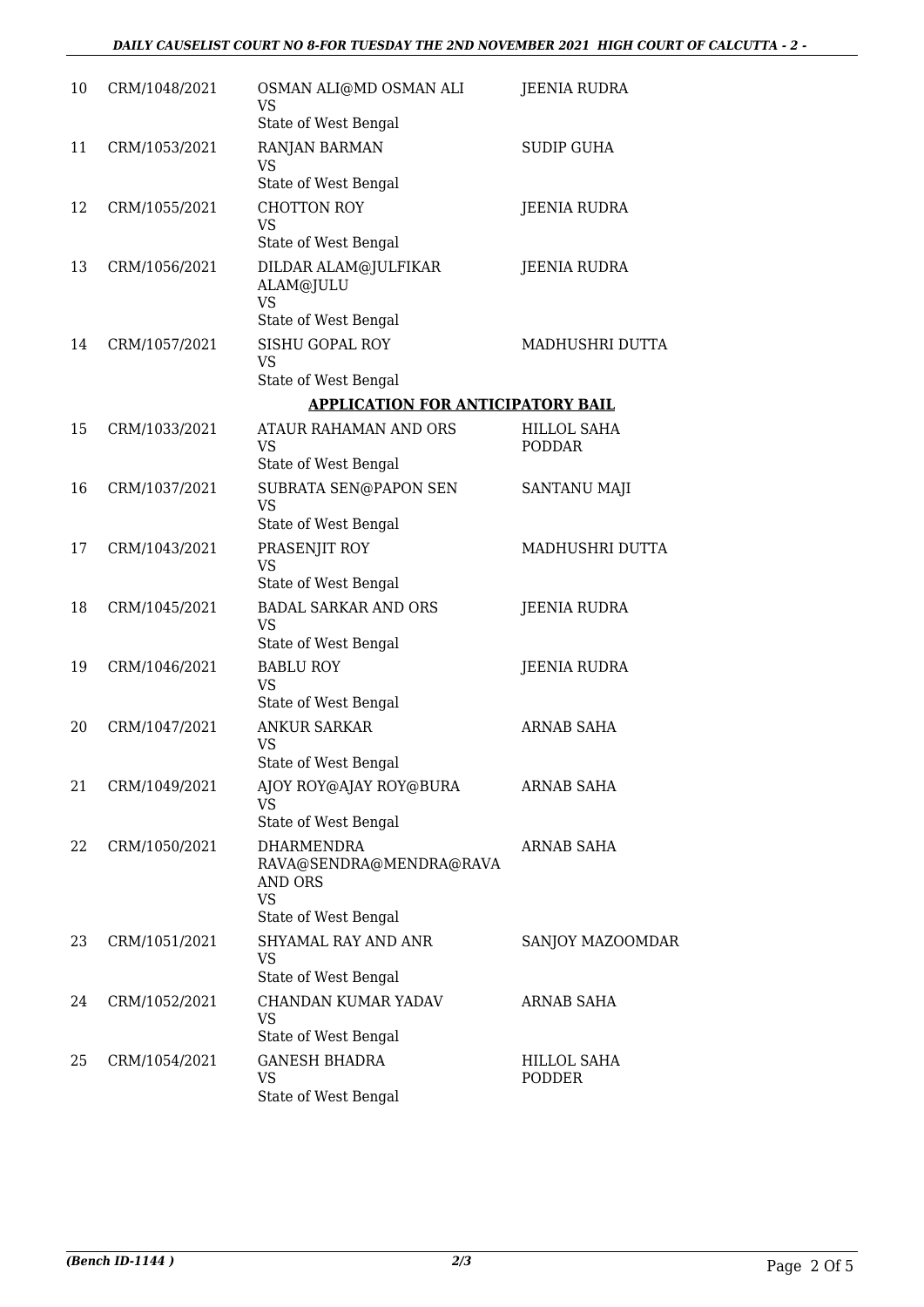| 26                | CRM/1058/2021 | HASANUL HAQUE@HASAN ALI<br>AND ANR<br>VS<br>State of West Bengal        | JEENIA RUDRA                |  |
|-------------------|---------------|-------------------------------------------------------------------------|-----------------------------|--|
| 27                | CRM/1059/2021 | AMJADUL HAQUE<br>VS<br>State of West Bengal                             | MADHUSHRI DUTTA             |  |
|                   |               | <b>FOR ADMISSION</b>                                                    |                             |  |
| 28                | MAT/67/2021   | SILIGURI PRIMARY SCHOOL<br>COUNCIL AND ANR<br>VS<br>SANJOY SAHA AND ORS | TARAPRASAD<br><b>HALDAR</b> |  |
| IA NO: CAN/1/2021 |               |                                                                         |                             |  |
| 29                | MAT/68/2021   | JYOTIRMOY SARKAR AND ORS<br>VS<br>STATE OF WEST BENGAL AND<br>ORS.      | SANTANU MAJI                |  |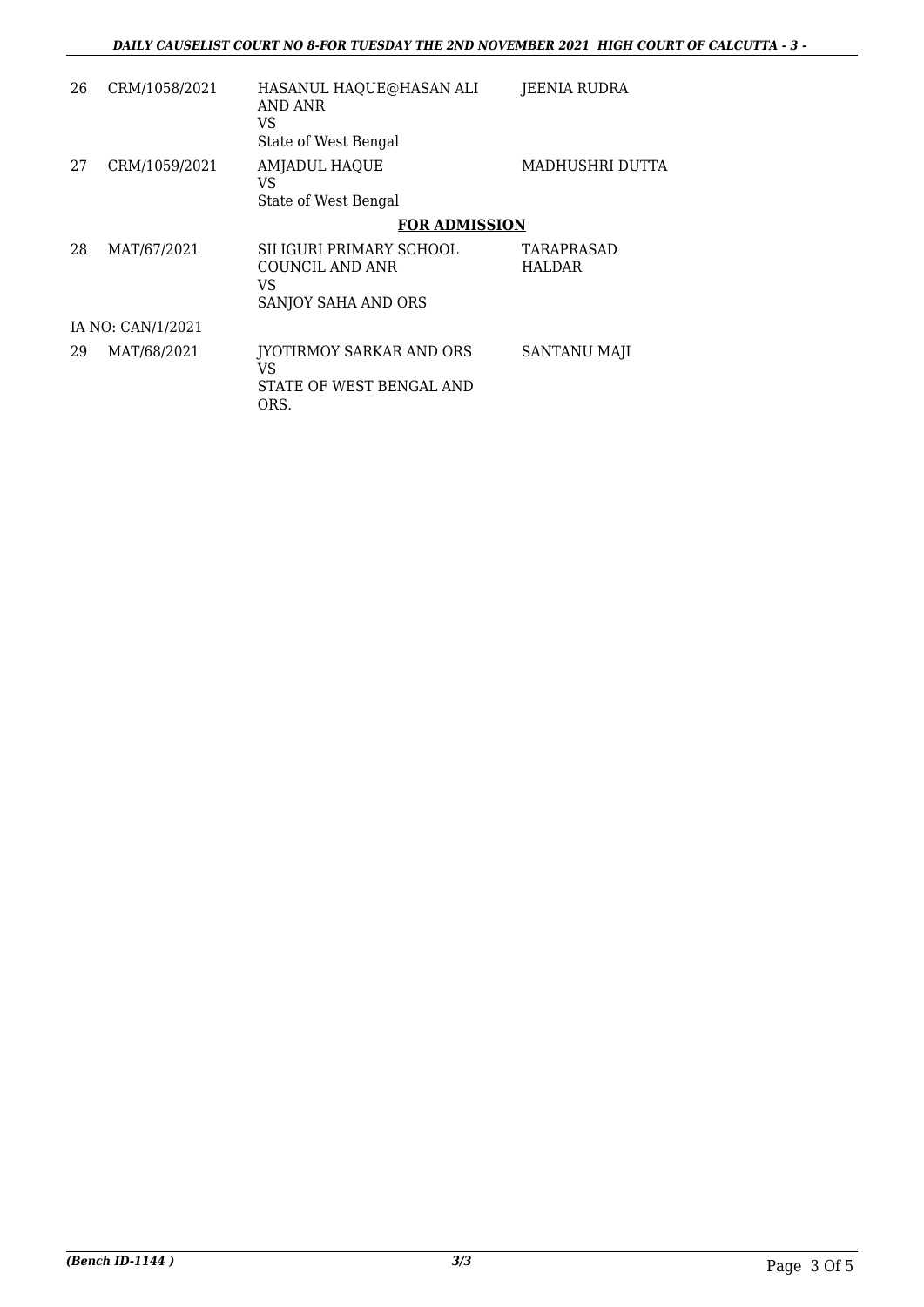

## Calcutta High Court **In The Circuit Bench at Jalpaiguri Appellate Side**

**DAILY CAUSELIST For Tuesday The 2nd November 2021**

**COURT NO. 7 SINGLE BENCH (SB) AT 11:00 AM HON'BLE JUSTICE BISWAJIT BASU (VIA VIDEO CONFERENCE)**

#### **FROM PRINCIPAL BENCH**

#### **(VACATION BENCH)**

#### **NEW MOTION**

| 1 | CO/96/2021    | BISHNU KUMAR MINDA<br>VS<br>SARDA DEVI MINDA AND<br>ORS             | SAPTARSHI KUMAR<br>MAL. |
|---|---------------|---------------------------------------------------------------------|-------------------------|
| 2 | WPA/1786/2021 | ZIARUL RAHAMAN<br>VS<br>STATE OF WEST BENGAL<br>AND ORS.            | SAKTI PADA JANA         |
| 3 | WPA/1787/2021 | SHYAMA PROSAD<br>MAJUMDER<br>VS<br>STATE OF WEST BENGAL<br>AND ORS. | SUKANYA ADHIKARY        |